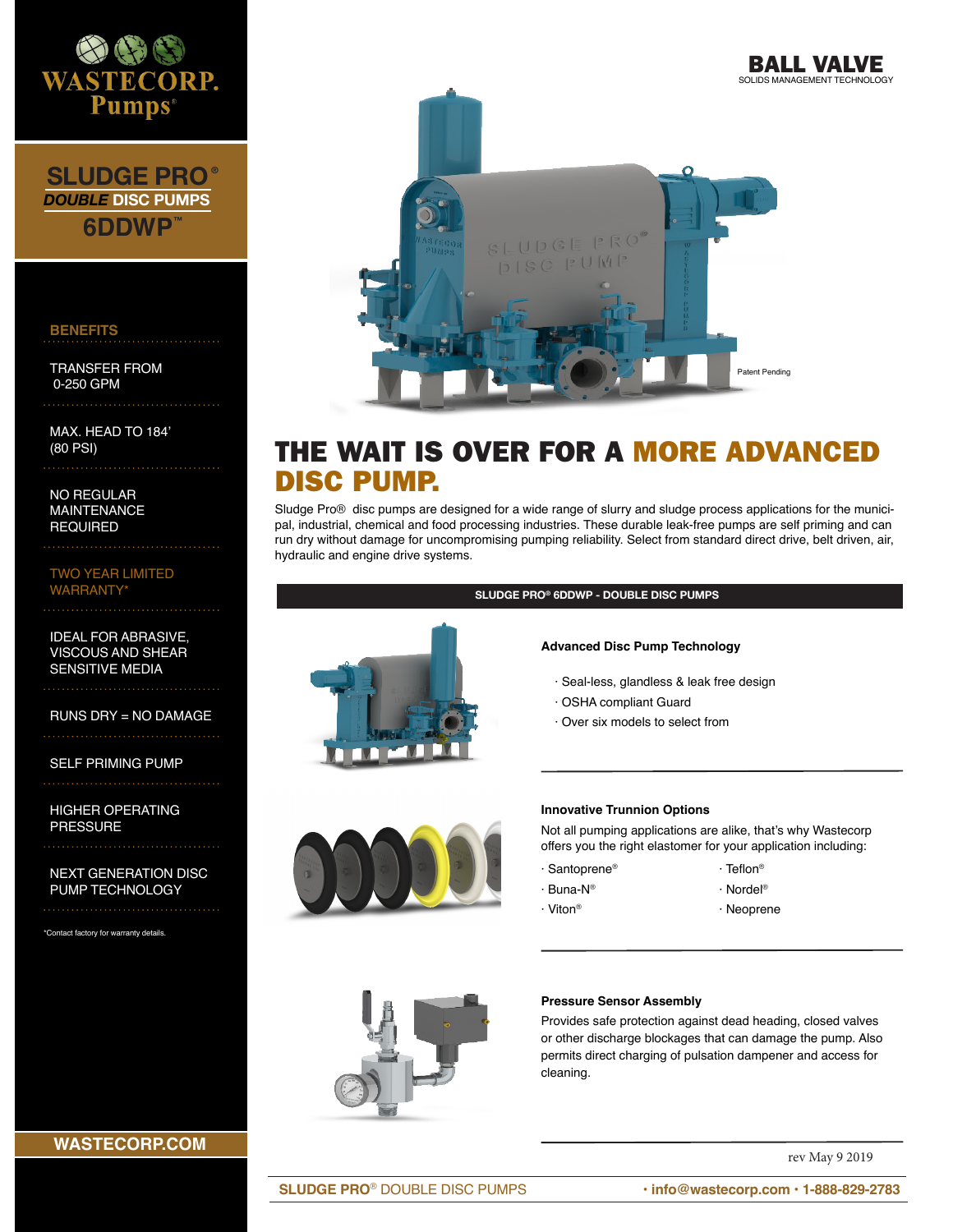





### APPROXIMATE PUMP DIMENSIONS





# CUT AWAY TECHNICAL SPECIFICATIONS

| Model                     | Sludge Pro® 6DDWP       |
|---------------------------|-------------------------|
| <b>Connection Size</b>    | $6" 150#$ Flanged       |
| <b>Typical Flow Range</b> | 0-250 GPM               |
| <b>Solids Handling</b>    | Max 1%"                 |
| <b>Displacement</b>       | 2.28 gal/rev            |
| <b>Max. Suction Lift</b>  | 25'                     |
| Max. Discharge Head       | 184' (80 psi) (5.1 bar) |
| Max. Liquid Temp.         | 350°F (176°C)           |
| <b>Operating Speed</b>    | up to 110 RPM           |

# MATERIALS OF CONSTRUCTION

|                                   | <b>Standard</b>                             | Optional                                                                                                                                                                               |
|-----------------------------------|---------------------------------------------|----------------------------------------------------------------------------------------------------------------------------------------------------------------------------------------|
| Trunnion                          | Neoprene<br>(TPE) 0°F to 200°F              | Santoprene<br>-40°F to +225°F<br>Buna- $N^*$ +10°F to +180°F<br>Viton <sup>®</sup> -40°F to +350°F<br>Teflon® (PTFE) +40°F to<br>$+220^\circ F$<br>Nordel <sup>®</sup> -60°F to +280°F |
| <b>Discs</b>                      | Ductile Iron, ASTM A 536, Grade<br>65-45-12 |                                                                                                                                                                                        |
| <b>Ball Valve</b>                 | Urethane                                    | Teflon <sup>®</sup>                                                                                                                                                                    |
| <b>Sectionalized Construction</b> | Cast Iron ASTM A48 Class 30                 | See Coating Options Below                                                                                                                                                              |
| Pedestal                          | Ductile iron ASTM A 536, Grade<br>65-45-12  |                                                                                                                                                                                        |
| <b>Eccentric Cam</b>              | Ductile iron ASTM A 536, Grade<br>65-45-12  |                                                                                                                                                                                        |
| <b>Drive Shaft</b>                | 400 Series SS                               |                                                                                                                                                                                        |
| <b>Connecting Rod</b>             | Ductile iron ASTM A 536, Grade<br>65-45-12  |                                                                                                                                                                                        |
| <b>Base Frame</b>                 | <b>Heavy Duty Fabricated Steel</b>          | 304SS, Galvanized Steel,<br>316 SS                                                                                                                                                     |

# DRIVE SYSTEM OPTIONS

| <b>Direct Dive</b>   | <b>Electric Motor</b>       |
|----------------------|-----------------------------|
| Optional             | Air, hydraulic, belt driven |
| <b>Engine Driven</b> | Gas or diesel               |

Note: Consult factory for applications exceeding maximum pressure and/or temperature indicated.

## WETTED CASTING COATING OPTIONS

**Xylan, ETFE / PTFE, Dura-S, Nitrile, Neoprene, Nordel, Viton, Hypalon**

Dimensions and weight are approximate. Wastecorp Pumps reserves the right to make changes in design, materials and operating ranges without notice. Sludge Pro Pumps are designed, engineered and manufactured in by Wastecorp Pumps in North America. Country/region specific models are available worldwide.